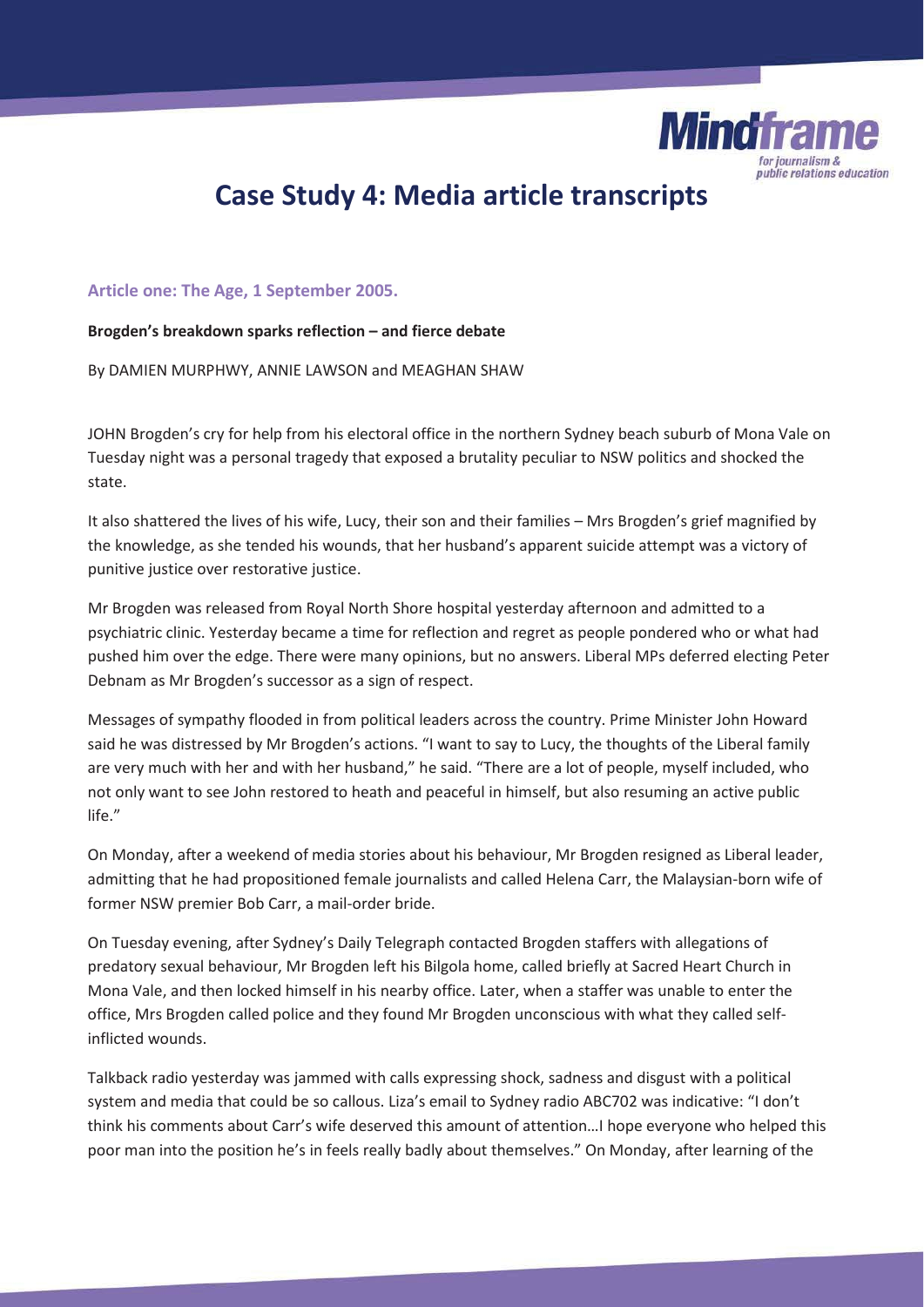

slur on his wife, Mr Carr said Mr Brogden had no character and was "a featherweight mediocrity who ought to be voted out of the leadership" Yesterday he urged Mr Brogden to put the past behind him. "We're a forgiving society," Mr Carr said. "Bob and Helena Carr forgive what was said about Helena."

 Mr Debman, who will be elected state Liberal leader today, said Mr Brogden should have been given credit for doing the honourable thing. "Instead, he has suffered another devastating front page yesterday, Tuesday, and was about to suffer another devastating front page this morning," Mr Debman said. News ltd spokesperson Greg Baxter defended yesterday's Telegraph story, which was recast for the second edition after Mr Brogden's attempted suicide. He said the fresh raft of allegations were of "legitimate public interest" given that Mr Brogden had indicated he would remain an MP, and that he had claimed the incidents that forced his resignation were isolated.

A prominent academic blamed Mr Brogden's demise on sensationalist reporting that he said came from commercial pressures on media outlets. "There is a hysteria element to the media that unfortunately has human consequences," said Glenn Withers, professor of public policy at Australian National University.

Media ethicist Denis Muller said much of the coverage was justified until the Telegraph's shame file was published. "I don't think there was any public interest justification for it and it and its effect on Brogden and his family can only have been hurtful." Australian Press council chairman Colin McKinnon supported the high level of media examination. "I think such an extraordinarily racist and sexist comment deserves the kind of analysis and utter repugnance that it generated," he said. News Ltd coverage of the story sparked the resignation of The Australia's state political reporter, Andrew West.

According to the journalists' union, the MEAA, Mr West objected to his name being placed on a story that he did not write and which contained unsubstantiated material about Mr Brogden's alleged indiscretions.

# **Article two: The Age, 1 September 2005**

#### **Fragile egos and dirty tricks make heady brew**

#### By DAVID WROE, Canberra

POLITICS equals long hours, separation from family, backstabbing and constant media scrutiny. The feeling of failure, or even a daunting setback, can be crushing for an ambitious politician, especially when it is played out in humiliating detail as it was for John Brogden. Politicians agreed yesterday they were in a brutal business that could dent the hardest heads, yet none were under the illusion that that would change Democrat Andrew Bartlett, himself the subject of a public grilling after he abused another senator while he was drunk, said politicians were conditioned to attack, not defend each other.

Politics is seen as a "combat sport", which was bad for the country, he said. "It's not just about the people who buckle under the pressure. The difficulty is as much what it does to the people who survive. You actually get people who are literally sociopaths," he said. Federal Health Minister Tony Abbott, whose life became news when he found his long lost son, who turned out not to be his, said politicians copped it from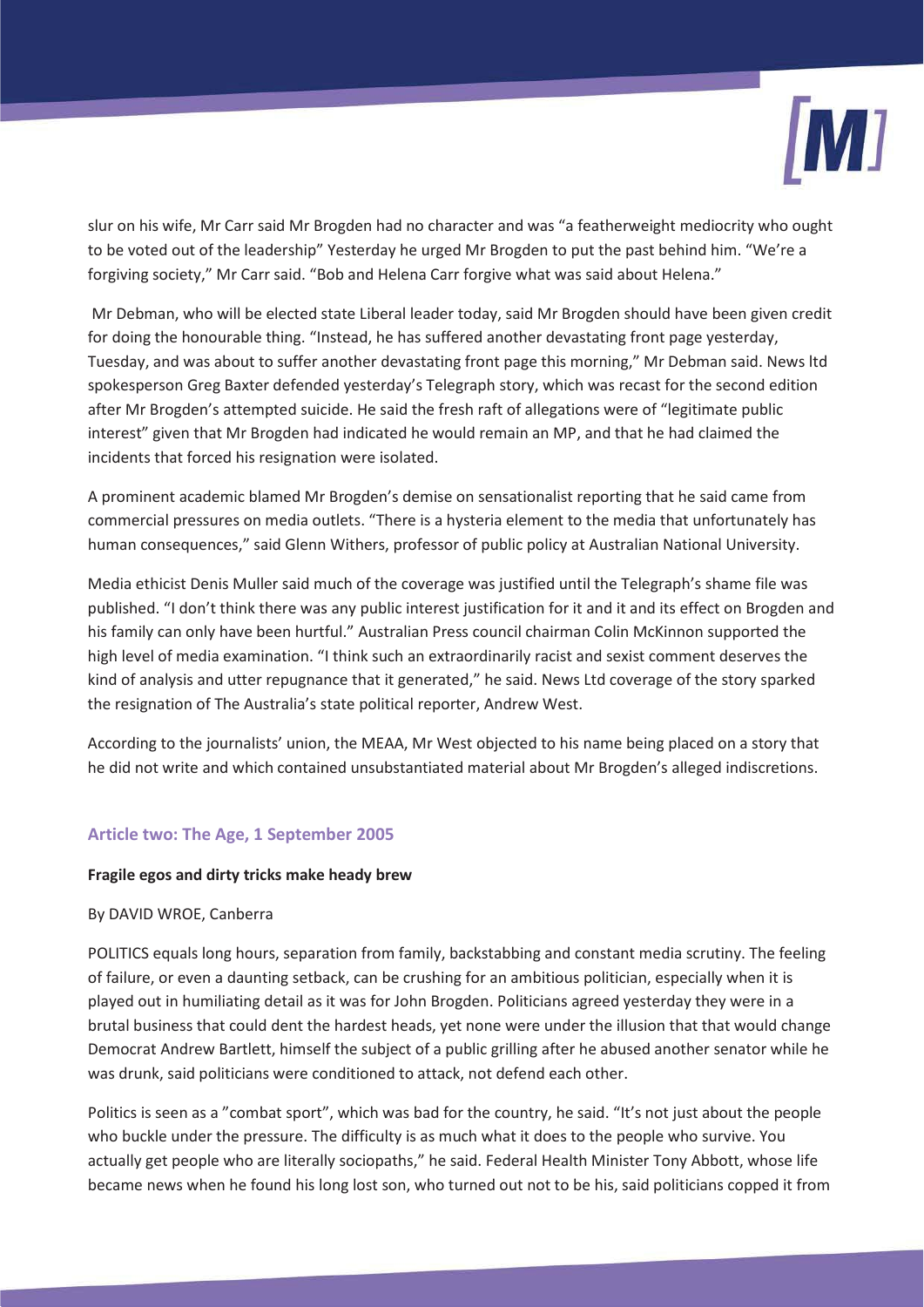

all sides. "Politicians give each other no quarter, the media are relentless, intrusive, ruthless… and frankly the public are very judgmental."

In 2000, Victorian federal Labor MP Greg Wilton killed himself after his family broke up. Labor finance spokesman Nick Sherry attempted suicide in 1997 amid claims he had rorted the Parliamentary travel allowance. Former Liberal staffer Greg Barnes said such a frequency of mental health problems showed politics needed to change. "People who go into politics tend to be highly strung in any event and they are also people who often have mood swings and… their mental state is probably accentuated because it's a high-risk, high-pressure occupation," he said. "This is a workplace where there is high stress and where there ought to be much more regard given to people's mental health and that means at times the media backing off."

Former premier Jeff Kennett, now chairman of the national depression initiative beyondblue, said Mr Brogden should have been left alone once he'd resigned. "I simply ask the question: do you have to make an attempt to take your life before the community will accept an apology?" he said.

# **Article three: The Daily Telegraph, August 31, 2005**

#### **BROGDEN IN SUICIDE BID- Disgraced liberal leader collapses at electoral office – BREAKING NEWS**

#### By JOSH MASSOUD and SIMON BENSEN

John Brogden was rushed to hospital last night after an apparent suicide attempt. The disgraced former state leader of the Liberal Party collapsed at his electoral office in Mona Vale. He was carried out on a stretcher by paramedics about 10.50pm. It was believed the 36- year-old, who was unconscious, had harmed himself. Emergency calls to police were made by family members and friends.

 Police last night said Mr Brogden was in a stable condition in Royal North Shore Hospital with "minor injuries". Only hours before the drama, he had been warmly welcomed home with a kiss from his wife Lucy – with whom he has a son – before he headed back to work. He stopped briefly at Sacred Heart church on his way.

Declining to respond to the latest allegations that he has harassed other women, he had rushed into his office at the rear of the building, locked the door and refused to emerge.

Police arrived at the premises about 10.15pm.

The Daily Telegraph saw Acting Inspector Rick Janssen knock on Mr Brogden's door several times but there was no answer. He then made a full inspection of the premises, including a search of the side and rear of the building. Mr Brogden's secretary helped police enter the building.

She raised her hands to her head and became distraught when Mr Brogden was found lying on the floor in the shower at the rear of the premises. It is understood he had been drinking heavily from a bottle of gin.